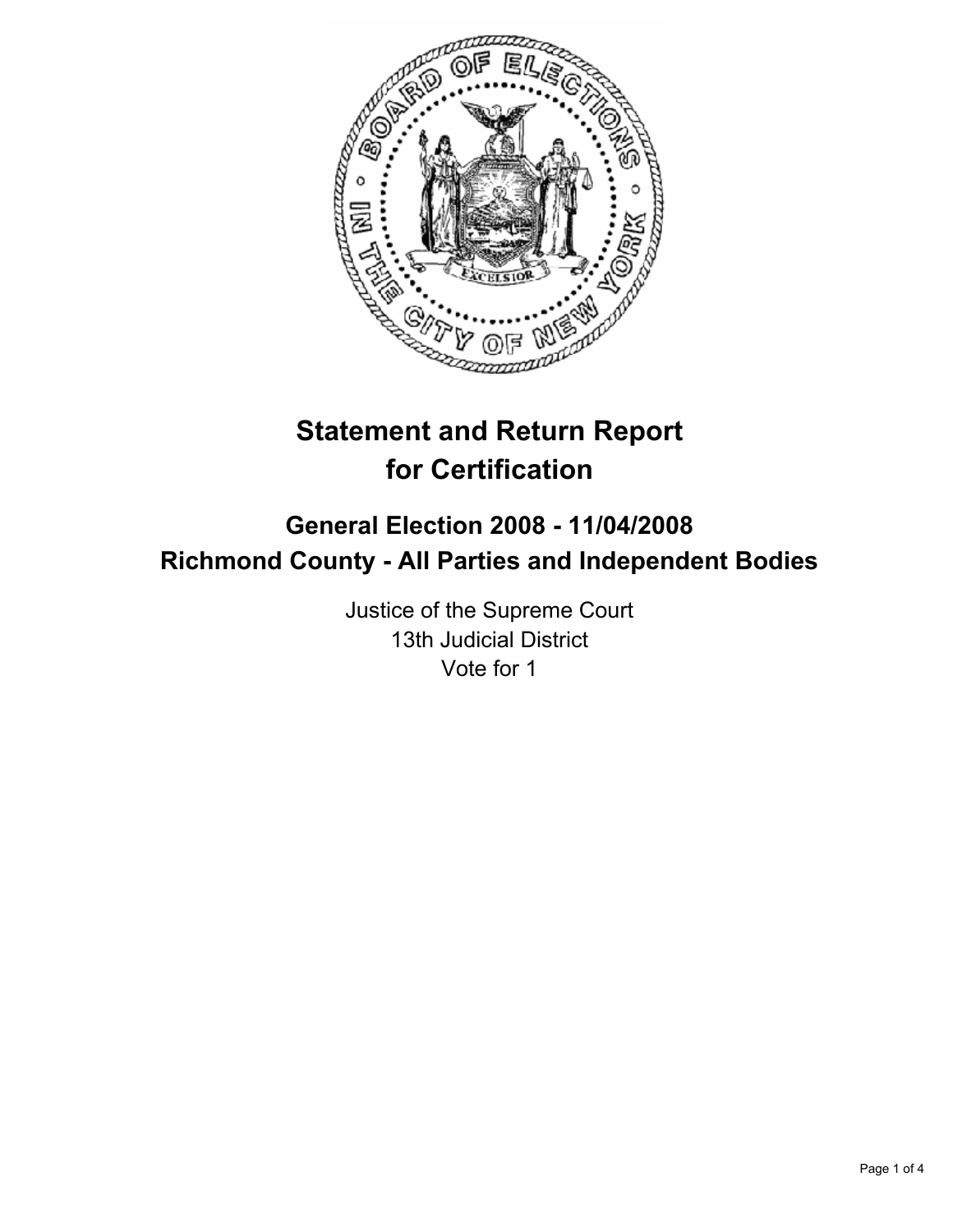

## **Assembly District 60**

| PUBLIC COUNTER                      | 27,212 |  |
|-------------------------------------|--------|--|
| <b>EMERGENCY</b>                    | 24     |  |
| ABSENTEE/MILITARY                   | 1,060  |  |
| AFFIDAVIT                           | 762    |  |
| <b>Total Ballots</b>                | 29,131 |  |
| JUDITH N MCMAHON (DEMOCRATIC)       | 11,471 |  |
| PHILIP S STRANIERE (REPUBLICAN)     | 10,534 |  |
| PHILIP S STRANIERE (INDEPENDENCE)   | 690    |  |
| JUDITH N MCMAHON (CONSERVATIVE)     | 1,100  |  |
| JUDITH N MCMAHON (WORKING FAMILIES) | 723    |  |
| ROB H. BORKE (WRITE-IN)             |        |  |
| <b>Total Votes</b>                  | 24,519 |  |
| Unrecorded                          | 4.612  |  |

#### **Assembly District 61**

| <b>PUBLIC COUNTER</b>               | 41,229         |
|-------------------------------------|----------------|
| <b>EMERGENCY</b>                    | 124            |
| ABSENTEE/MILITARY                   | 1,488          |
| <b>AFFIDAVIT</b>                    | 1,549          |
| <b>Total Ballots</b>                | 44,532         |
| JUDITH N MCMAHON (DEMOCRATIC)       | 26,675         |
| PHILIP S STRANIERE (REPUBLICAN)     | 7,879          |
| PHILIP S STRANIERE (INDEPENDENCE)   | 745            |
| JUDITH N MCMAHON (CONSERVATIVE)     | 1,290          |
| JUDITH N MCMAHON (WORKING FAMILIES) | 1,344          |
| DR THOMAS DROLESKEY (WRITE-IN)      |                |
| MILES MCPHERSON (WRITE-IN)          |                |
| ROBERT LARSON (WRITE-IN)            | $\overline{2}$ |
| WILLIAM G HOLLAND (WRITE-IN)        | 1              |
| <b>Total Votes</b>                  | 37,938         |
| Unrecorded                          | 6.594          |

### **Assembly District 62**

| PUBLIC COUNTER                      | 47,527 |
|-------------------------------------|--------|
| <b>EMERGENCY</b>                    |        |
| ABSENTEE/MILITARY                   | 1,618  |
| <b>AFFIDAVIT</b>                    | 1,081  |
| <b>Total Ballots</b>                | 50,327 |
| JUDITH N MCMAHON (DEMOCRATIC)       | 16,172 |
| PHILIP S STRANIERE (REPUBLICAN)     | 22,463 |
| PHILIP S STRANIERE (INDEPENDENCE)   | 1,233  |
| JUDITH N MCMAHON (CONSERVATIVE)     | 2,098  |
| JUDITH N MCMAHON (WORKING FAMILIES) | 985    |
| ED MANGAMEL (WRITE-IN)              |        |
| RJ. GUERCIO (WRITE-IN)              |        |
| <b>Total Votes</b>                  | 42,953 |
| Unrecorded                          | 7.374  |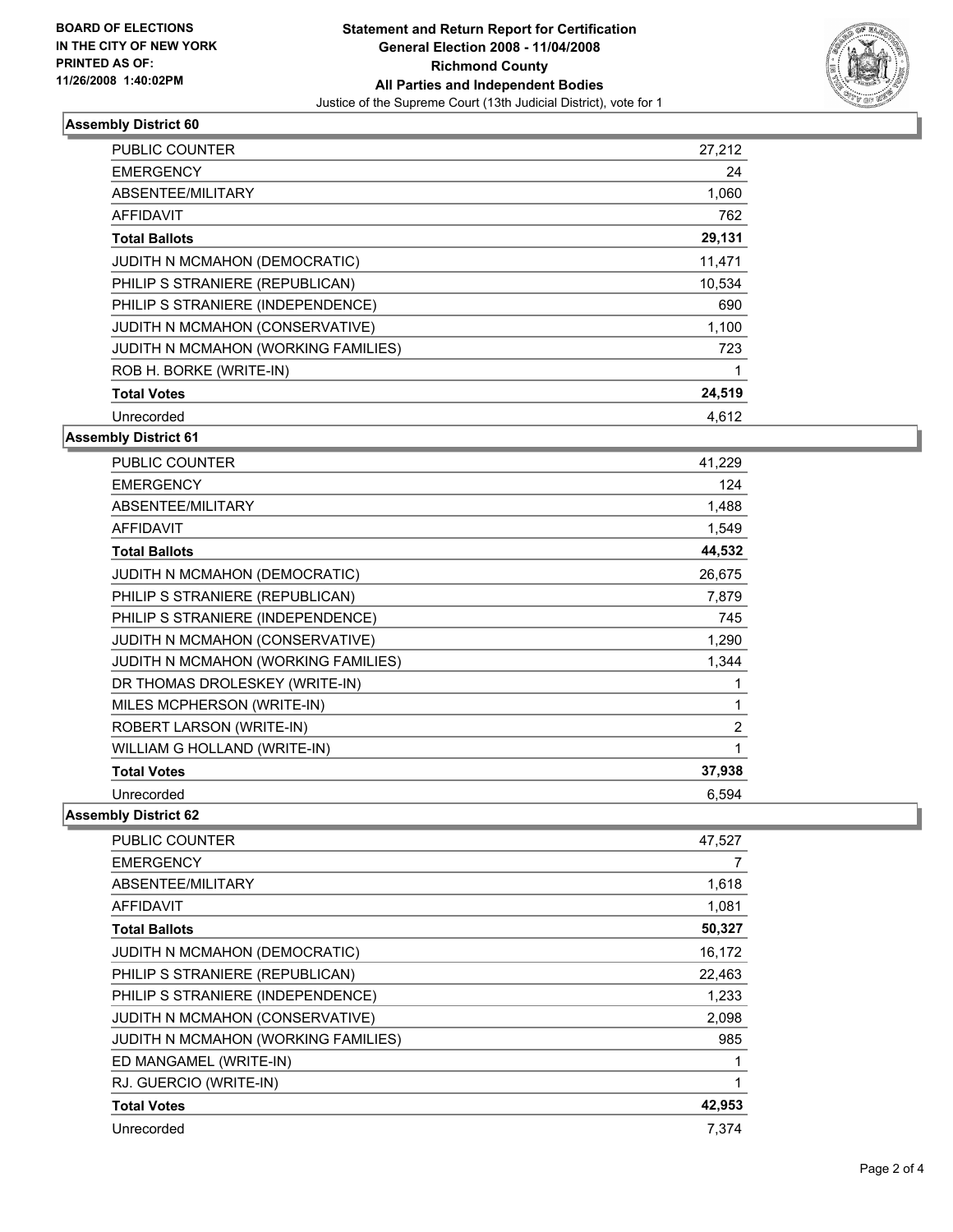

#### **Assembly District 63**

| <b>PUBLIC COUNTER</b>               | 40,902 |
|-------------------------------------|--------|
| <b>EMERGENCY</b>                    | 321    |
| ABSENTEE/MILITARY                   | 1,500  |
| AFFIDAVIT                           | 1,169  |
| <b>Total Ballots</b>                | 44,067 |
| JUDITH N MCMAHON (DEMOCRATIC)       | 20,648 |
| PHILIP S STRANIERE (REPUBLICAN)     | 13,439 |
| PHILIP S STRANIERE (INDEPENDENCE)   | 849    |
| JUDITH N MCMAHON (CONSERVATIVE)     | 1,364  |
| JUDITH N MCMAHON (WORKING FAMILIES) | 954    |
| <b>JUDGE BORK (WRITE-IN)</b>        |        |
| <b>Total Votes</b>                  | 37,255 |
| Unrecorded                          | 6.812  |